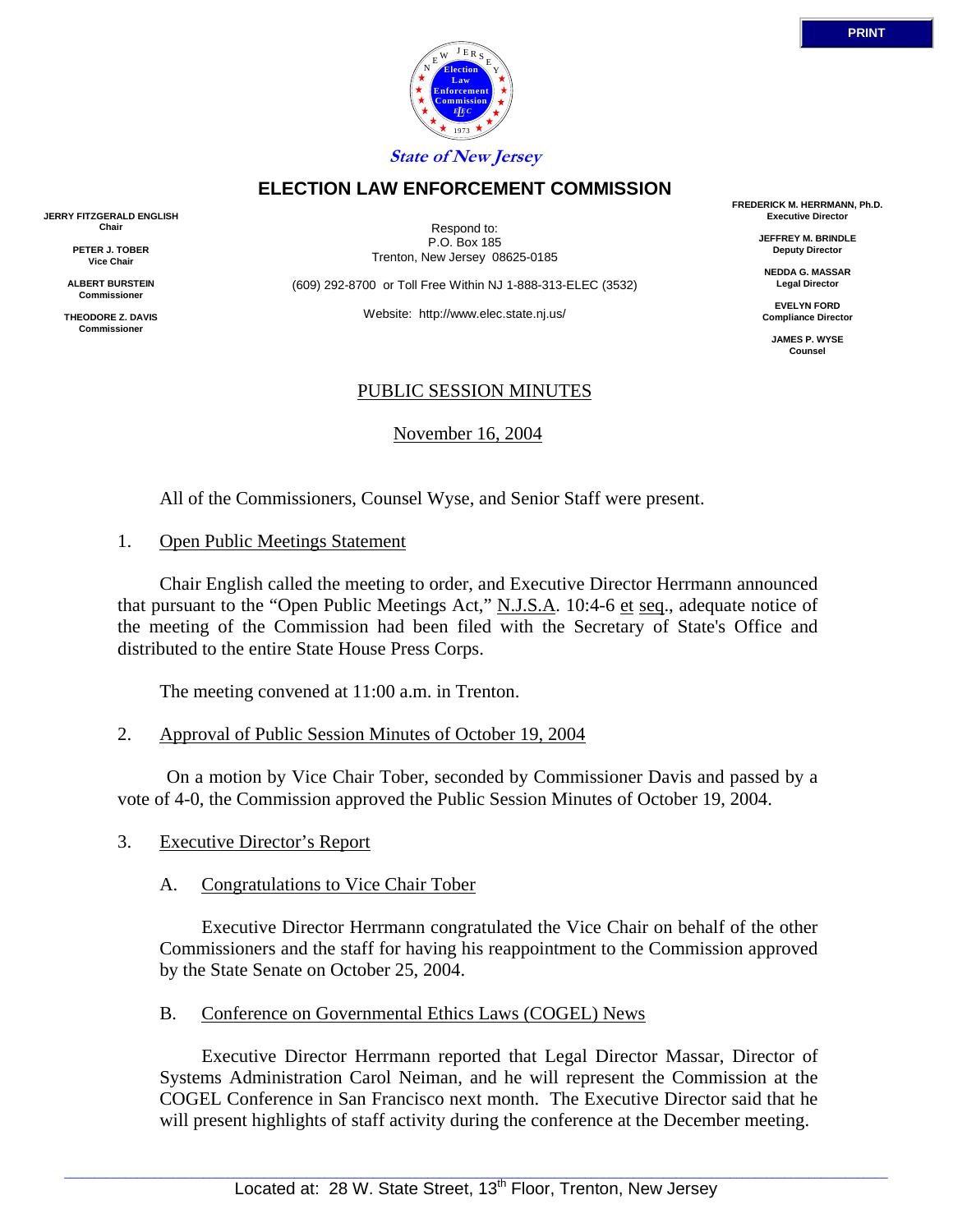Executive Director Herrmann mentioned that on October 18, 2004, he participated in an international conference call of the COGEL Awards Committee, on which he is a member. He added that the committee unanimously recommended to the Steering Committee that Dr. Herbert E. Alexander be the 2004 recipient of the COGEL Award. Executive Director Herrmann informed the Commission that the Council's most important award is given in recognition of the continued efforts of an individual to promote the highest level of ethical conduct amongst governmental officials and candidates for public office in the international arena. According to Executive Director Herrmann, Dr. Alexander is a Professor Emeritus at the University of Southern California and was the director of the Citizens' Research Foundation. He is also the author of 28 books and numerous articles on the subject of campaign finance. Moreover, he is a pioneer in the field. Executive Director Herrmann noted that he singularly attracted national and international attention to the issue of money in politics.

 Executive Director Herrmann advised the Commission that Theodore H. White described Dr. Alexander's work as "The Bible of Campaign Finance," while Professor Larry J. Sabato of the University of Virginia, another noted expert in the field, wrote that "all of Herbert E. Alexander's works are required reading for students of campaign finance in American and foreign elections." He stated that Dr. Alexander is truly "the nation's leading academic expert in campaign finance reform." Executive Director Herrmann said that ELEC may take particular pride in his selection because Dr. Alexander served on three different occasions as a consultant to the Commission. He stated that the committee also recommended that the COGEL Service Award be given to Mitchell Pearlman, the Executive Director of the Connecticut Freedom of Information Commission. According to Executive Director Herrmann, Mr. Pearlman has had a distinguished career in governmental ethics and is being recognized for his many years of contributions to the activities of COGEL. Executive Director Herrmann indicated that he is especially proud of his achievements since he recruited Mr. Pearlman and other Freedom of Information Commission officers to join COGEL while he was serving as president of the Council 16 years ago.

#### C. National Computer News

 The Executive Director informed the Commission that the National Campaign Disclosure Project has ranked the State of New Jersey  $15<sup>th</sup>$  in the nation and that the project is aware of the Internet Study ELEC is undertaking pursuant to a legislative directive and the "many significant improvements" to the web site that are about to be unveiled. Executive Director Herrmann noted that the evaluation of New Jersey concludes very positively that "when these changes are put into place, the result will be a State that is providing excellent access to campaign finance records, both on paper and through the Internet." The Executive Director also noted that the report emphasizes that "adequate funding is a critical component of an electronic filing program." Executive Director Herrmann advised the Commission that over the past few years, ELEC's computer resources have actually been reduced because of State fiscal problems. He said, however, that fortunately, A-9, the Internet Site Study Bill, gave the Commission an opportunity to request more computer funding in the report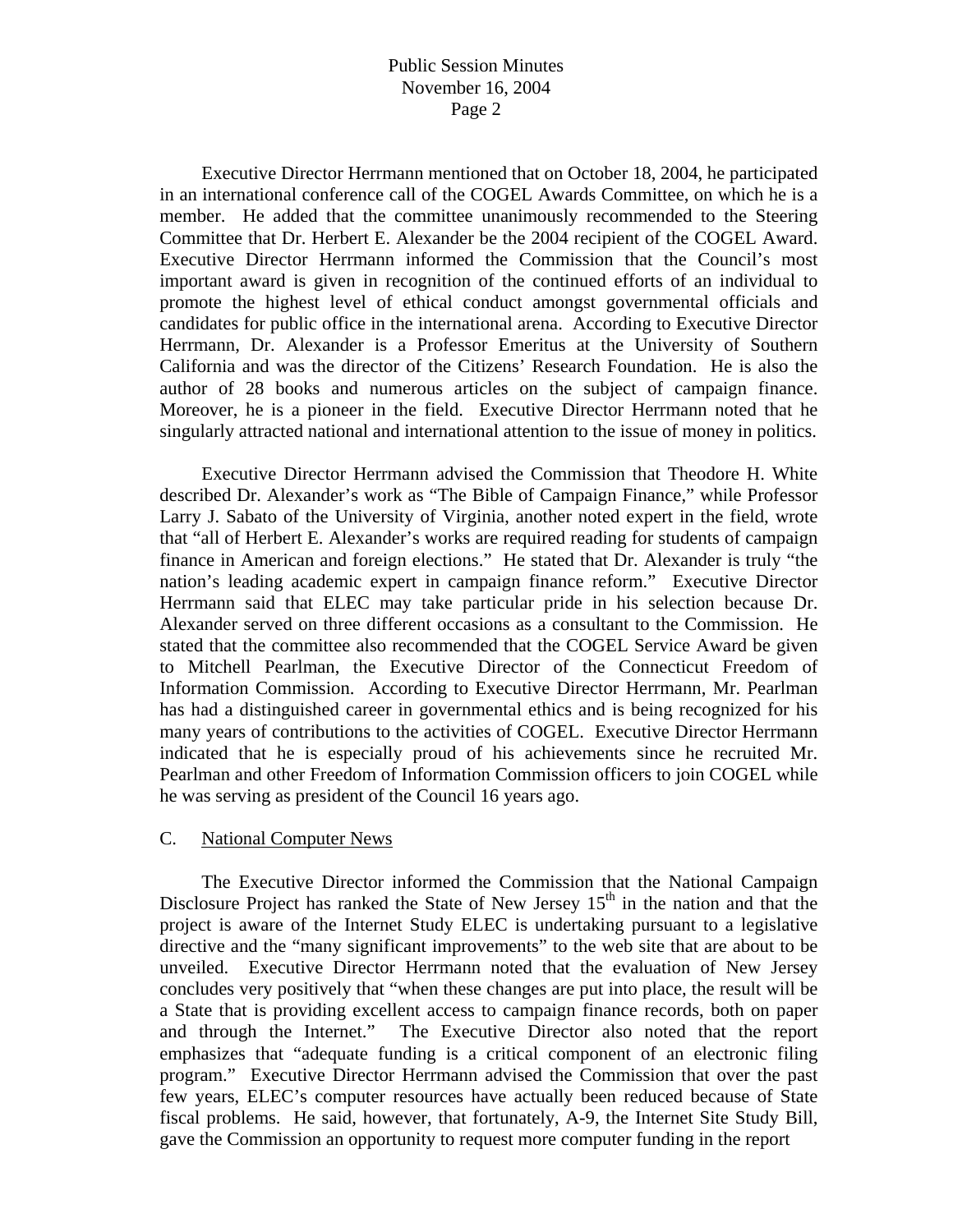mandated by it. The Executive Director emphasized the Bill stated that "the report shall contain such recommendations for . . . appropriation as the Commission may deem necessary to accomplish the purpose of this Act."

### D. The Internet Study

 In his remarks, the Executive Director thanked co-authors Deputy Director Brindle, and Director of Systems Administration Neiman as well as Legal Director Massar for their work on the ELEC Internet Site Report. Deputy Director Brindle mentioned that Executive Director Herrmann was deserving of much credit for contributing significantly to the report. Executive Director Herrmann stated that the report, entitled "Road to the Future: Improving the Convenience and Usefulness of ELEC's Internet Site," reviews and evaluates the Commission's Internet site from the perspective of presentation, comprehensiveness, and user-friendliness. He added that very importantly, it recommends "an ongoing appropriation to ELEC's operating account of an additional one million dollars each year to implement, maintain, and continually improve upon the initiatives" elaborated in the report. Executive Director Herrmann noted that among these initiatives are:

- An updated appearance of the web site,
- An electronic filing program including mandatory use by gubernatorial candidates and legislative candidates over a threshold amount,
- A local candidate database to allow computerized searching for contributors instead of the current manual review of reports for this information,
- Industry coding of contributions to allow the aggregation of special-interest giving by types of business,
- An expenditure reporting database,
- Internet treasurer training pursuant to a new legal requirement, and
- A redundant site for disaster recovery.

 Executive Director Herrmann asked the Commissioners for any comments and for their approval of the report.

 On a motion by Commissioner Burstein, seconded by Vice Chair Tober and passed by a vote of 4-0, the Commission approved the release of the report.

### E. Staff Activities

 Executive Director Herrmann announced that pursuant to the Chair's suggestion, a new after-hours message has been recorded on ELEC's main telephone line. He said that the message provides the Commission's business hours and suggests to a person contacting ELEC after the office has closed that they call back during regular business hours. The Executive Director indicated that it also states that if this message is heard during normal working hours that a snow or other emergency closing is in effect.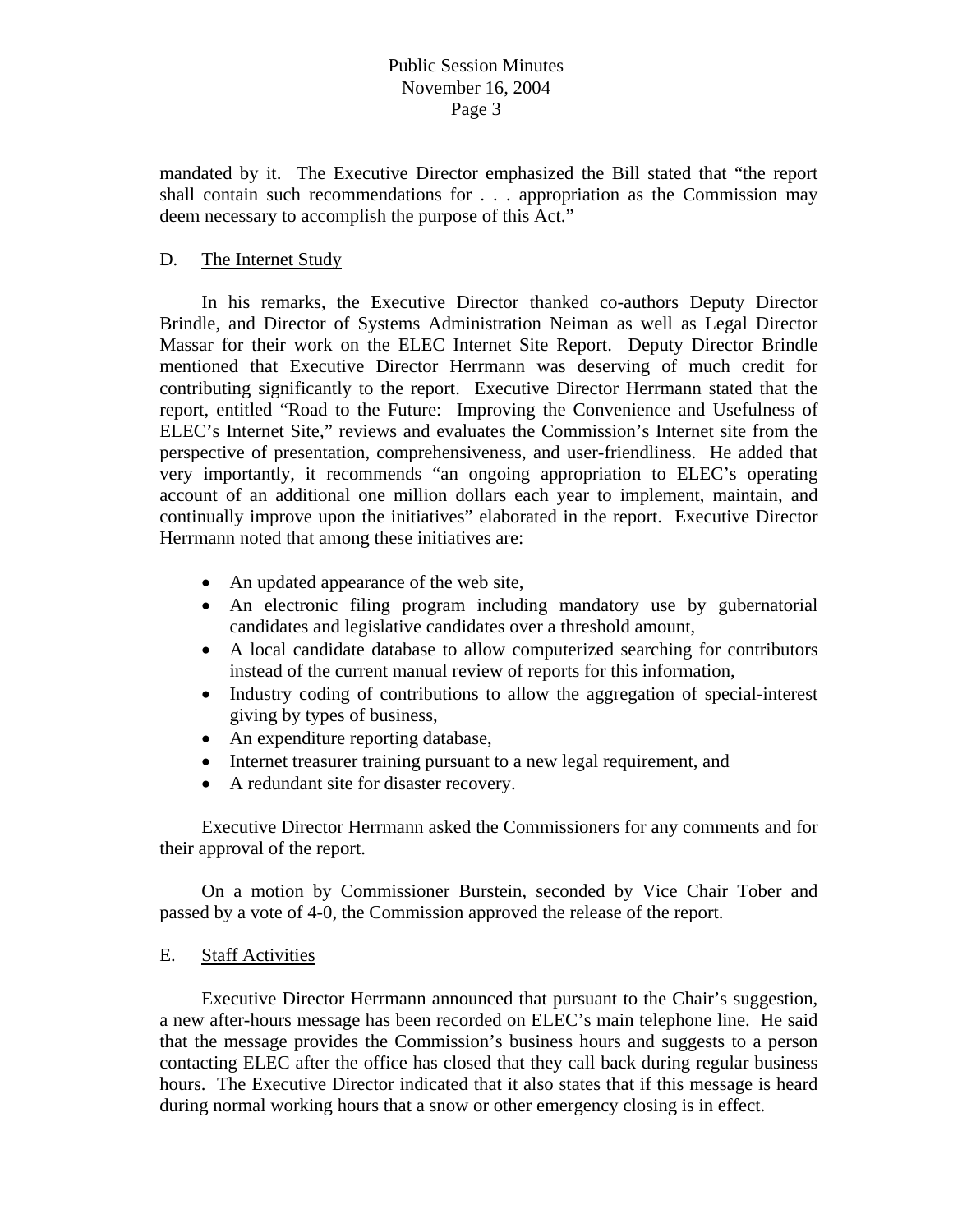Executive Director Herrmann reported that on October 26, 2004, Director of Public Financing Amy Davis attended a panel discussion on ethics in government held at Rutgers University. He advised that the forum was hosted by Assemblymen Kevin O'Toole and Wilfred Caraballo and included: U.S. Attorney Chris Christie, Attorney General Peter Harvey, Eagleton Institute Professor Alan Rosenthal, and other legal experts and scholars. Director Davis took extensive notes which she kindly shared with the office.

 Executive Director Herrmann informed the Commission that staff continues to move forward with the hiring of additional personnel and the securing of additional space for them. He said that after securing approval for the creation of 36 new titles from the Governor's Office on October 28, 2004, staff sent a request to the Department of Personnel (DOP) to establish these titles. The Executive Director noted that the request emphasizes that "it is essential to implementation and enforcement" of the 17 new ethics laws enacted over the summer that "the Commission hire additional staff immediately." He added that staff is also continuing to work with the Office of Management and Budget (OMB) and the Treasury to secure additional space at 28 West State Street. Finally, the Executive Director stated that it appears that the bank space is not an option due to a variety of concerns: historical preservation, security, fire safety, and the cost of renovation.

#### F. Future Meeting Schedule

The final meeting of the year will be held on December 14, 2004 at 11:00 a.m. Executive Director Herrmann asked for approval by the Commissioners on next year's meeting schedule.

On a motion by Vice Chair Tober, seconded by Commissioner Burstein and passed by a vote of 4-0, the Commission approved the meeting schedule for 2005.

#### 4. Adoption of the Cost Index Report

 Legal Director Massar explained that the draft copy of the "2005 Cost Index Report" provided to the Commissioners briefly describes the history of the cost adjustment process and the calculation of the limits and thresholds using a formula proposed by the Commission in 1988. The calculation includes components for campaign-specific costs and the costs of all other goods. She noted that the Commission is statutorily required to report to the Legislature no later than December 15, 2004, the quadrennial cost adjustments to the contribution limits and thresholds applicable to candidates and committees.

 Director Massar noted that legislation introduced in September by then-Senator Codey that would affect the cost adjustment process by freezing the contribution limits is still pending in the Legislature.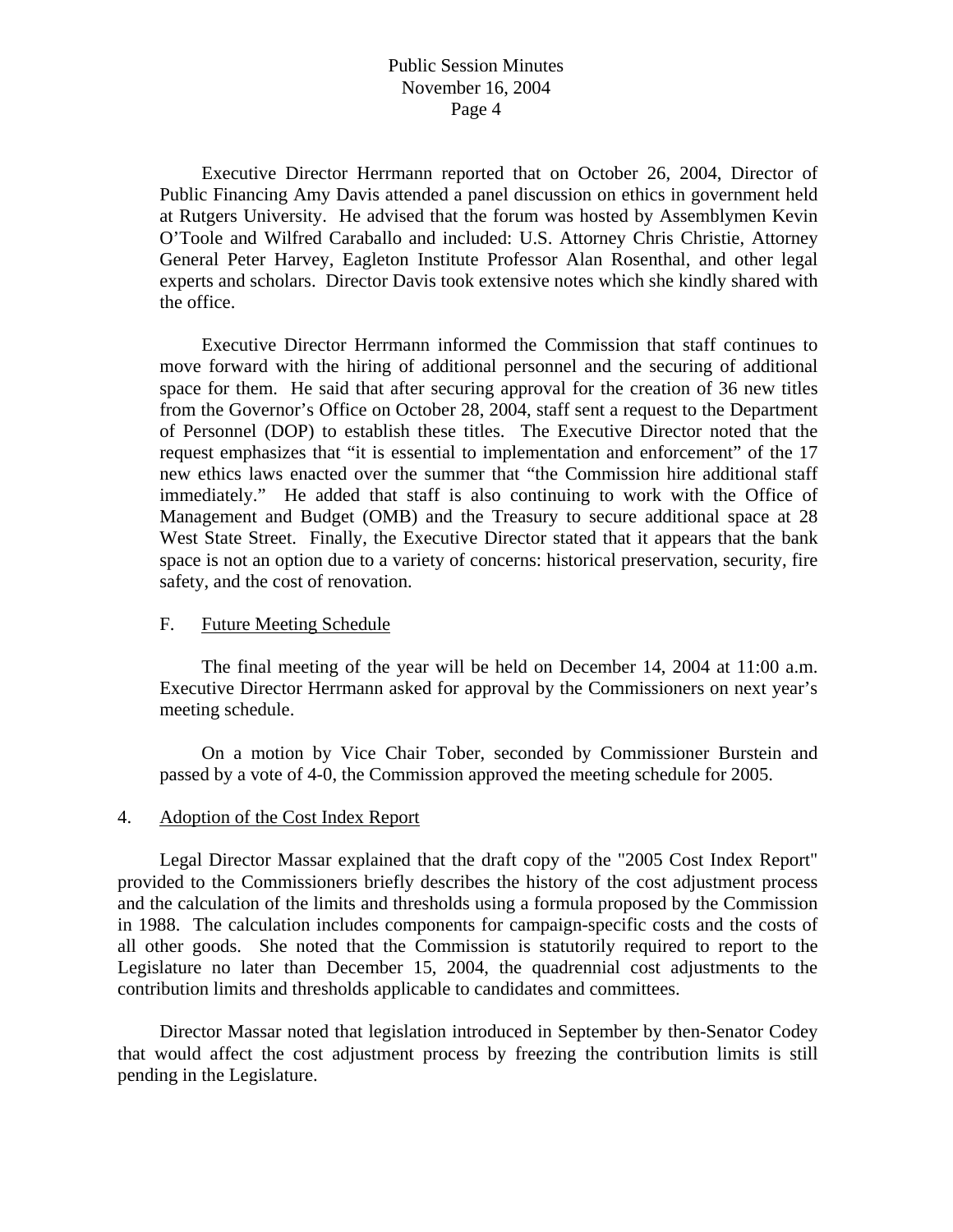Commissioner Burstein asked what consequences would occur if the December 15<sup>th</sup> deadline for the Cost Index Report were not met, in light of the fact that Acting Governor and Senate President Richard J. Codey has introduced legislation that would lower the contribution limits.

 Executive Director Herrmann stated that the Commission has a statutory obligation to proceed and to deliver the Cost Index Report in the absence of the enactment of legislation that would supersede the regulation.

 Legal Director Massar added that the thresholds and limits contained in the report will not become effective until December 20, 2004, for gubernatorial candidates and January 1, 2005, for non-gubernatorial candidates and committees.

 Commissioner Burstein suggested that staff contact the Assembly State Government Committee and the Speaker highlighting the issue.

 Chair English, acknowledging Commissioner Burstein's concern, suggested that reference to Senate President Codey's pending legislation be included at the front of the Report. She also suggested that the Report express appreciation to Ms. Maureen Reid and Senate President Codey for the comments they submitted on the rule proposal to implement the cost adjustments and for their interest in the Commission.

 On a motion by Commissioner Burstein, seconded by Commissioner Davis and passed by a vote of 4-0, the Commission approved the Cost Index Report as amended.

### 5. Adoption of Proposed Amendments to Implement Campaign Cost Adjustments

 On July 27, 2004, the Commission authorized proposal of amendments to regulations to implement the statutory quadrennial campaign cost adjustment process for gubernatorial and non-gubernatorial candidates and committees. Subsequently, the amendments were published in the New Jersey Register on September 7, 2004, as two proposals, one for gubernatorial candidates and one for all other candidates and committees. A public hearing was conducted at its September 22, 2004 meeting. Ms. Ingrid Reed, representing the Eagleton Institute of Politics, offered testimony. Written comments were received from Senator Richard J. Codey and Ms. Maureen Reid.

The following charts summarize the proposed campaign cost index adjustments: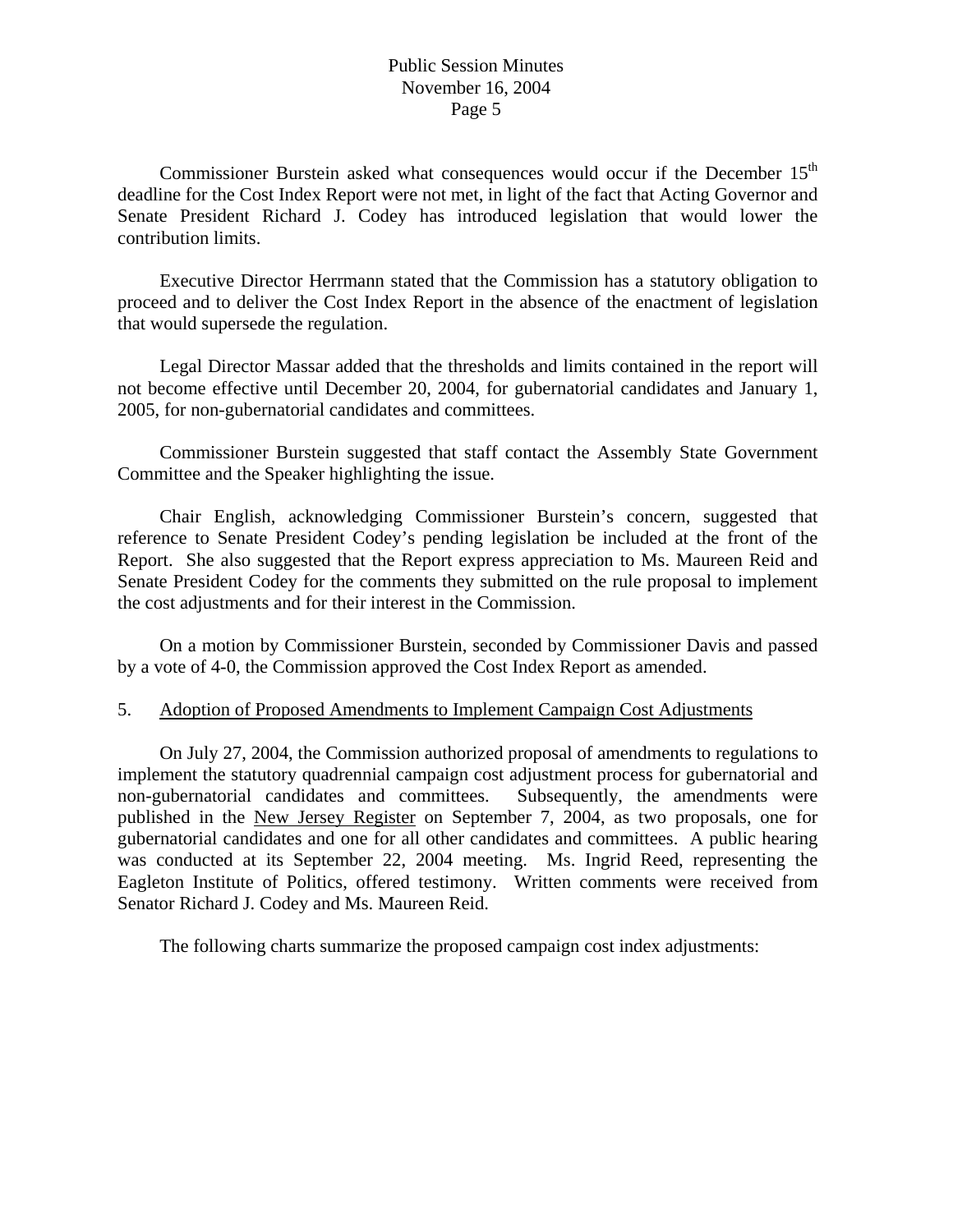# **Gubernatorial Cost Index Adjustments**

| Limit/Threshold           | 1997 Amount      | <b>Cost Index</b><br><b>Multiplier</b> | <b>Sum</b>     | 2005 Rounded Amount<br>(pursuant to N.J.S.A.<br>$19:44A-7.1b)$ |
|---------------------------|------------------|----------------------------------------|----------------|----------------------------------------------------------------|
| <b>Contribution Limit</b> | 2,600.00         | 1.1385                                 | \$2,960.10     | \$3,000.00                                                     |
| Qualification Threshold   | 260,000.00<br>\$ | 1.1385                                 | \$296,010.00   | \$300,000.00                                                   |
| <b>Amount Not Matched</b> | 84,000.00        | 1.1385                                 | \$95,634.00    | \$96,000.00                                                    |
| Primary Public Fund Cap   | \$2,300,000.00   | 1.1385                                 | \$2,618,550.00 | \$2,700,000.00                                                 |
| Primary Expenditure Limit | \$3,800,000.00   | 1.1385                                 | \$4,326,300.00 | \$4,400,000.00                                                 |
| General Public Fund Cap   | \$5,600,000.00   | 1.1385                                 | \$6,375,600.00 | \$6,400,000.00                                                 |
| General Expenditure Limit | \$8,400,000.00   | 1.1385                                 | \$9,563,400.00 | \$9,600,000.00                                                 |

# **2005 Proposed Adjustments for Non-gubernatorial Candidates and Committees**

| Limit/Threshold                                                        | 2001 Amount               | <b>Cost Index</b><br><b>Multiplier</b> | <b>Sum</b>               | <b>2005 Rounded Amount</b><br>(pursuant to N.J.S.A.<br>$19:44A-7.1b)$ |  |
|------------------------------------------------------------------------|---------------------------|----------------------------------------|--------------------------|-----------------------------------------------------------------------|--|
| <b>Political Committee</b><br><b>Reporting Threshold</b>               | \$1,500.00                | 1.1385                                 | \$1,707.75               | \$1,800.00                                                            |  |
| Continuing Political<br><b>Committee Reporting</b><br><b>Threshold</b> | \$3,700.00                | 1.1385                                 | \$4,212.45               | \$4,300.00                                                            |  |
| <b>Contribution Reporting</b><br><b>Threshold</b>                      | \$400                     | N/A                                    | N/A                      | \$300.00 <sup>1</sup>                                                 |  |
| 48-Hour<br>Notice/Contribution<br><b>Threshold</b>                     | \$800.00                  | 1.1385                                 | \$910.80                 | \$1,000.00                                                            |  |
| 48-Hour Notice/Expenditure<br><b>Threshold</b>                         | \$800.00                  | 1.1385                                 | \$910.80                 | \$1,000.00                                                            |  |
| Joint Candidates Committee<br><b>Thresholds</b>                        | \$5,800.00<br>\$8,500.00  | 1.1385<br>1.1385                       | \$6,603.30<br>\$9,677.25 | \$6,700.00 \$9,700.00                                                 |  |
| Form A-3 Threshold                                                     | \$3,700.00                | 1.1385                                 | \$4,212.45               | \$4,300.00                                                            |  |
| Form $A-1$ Threshold &<br>School Board/Write-in<br><b>Threshold</b>    | \$3,000.00                | 1.1385                                 | \$3,415.50               | \$3,500.00                                                            |  |
| Independent Expenditure<br><b>Threshold</b>                            | \$800.00                  | 1.1385                                 | \$910.80                 | \$1,000.00                                                            |  |
| Section 20.1 Penalties                                                 | \$4,300.00/<br>\$8,500.00 | N/A                                    | N/A                      | \$6,000.00/ \$12,000.00 <sup>2</sup>                                  |  |
| <b>Section 22 Penalties</b>                                            | \$4,300.00/<br>\$8,500.00 | N/A                                    | N/A                      | $$6,000.00 / $12,000.00^2$                                            |  |
| Pro rata Return of<br><b>Contributions</b>                             | \$400                     | N/A                                    | N/A                      | $$300.00^3$                                                           |  |
| Change mandated by P.L.2004, c.28.                                     |                           |                                        |                          |                                                                       |  |
| <sup>2</sup> Change mandated by P.L.2004, c.32.                        |                           |                                        |                          |                                                                       |  |

<sup>3</sup>Change made to conform to statutory contribution reporting threshold; see P.L.2004, c.28.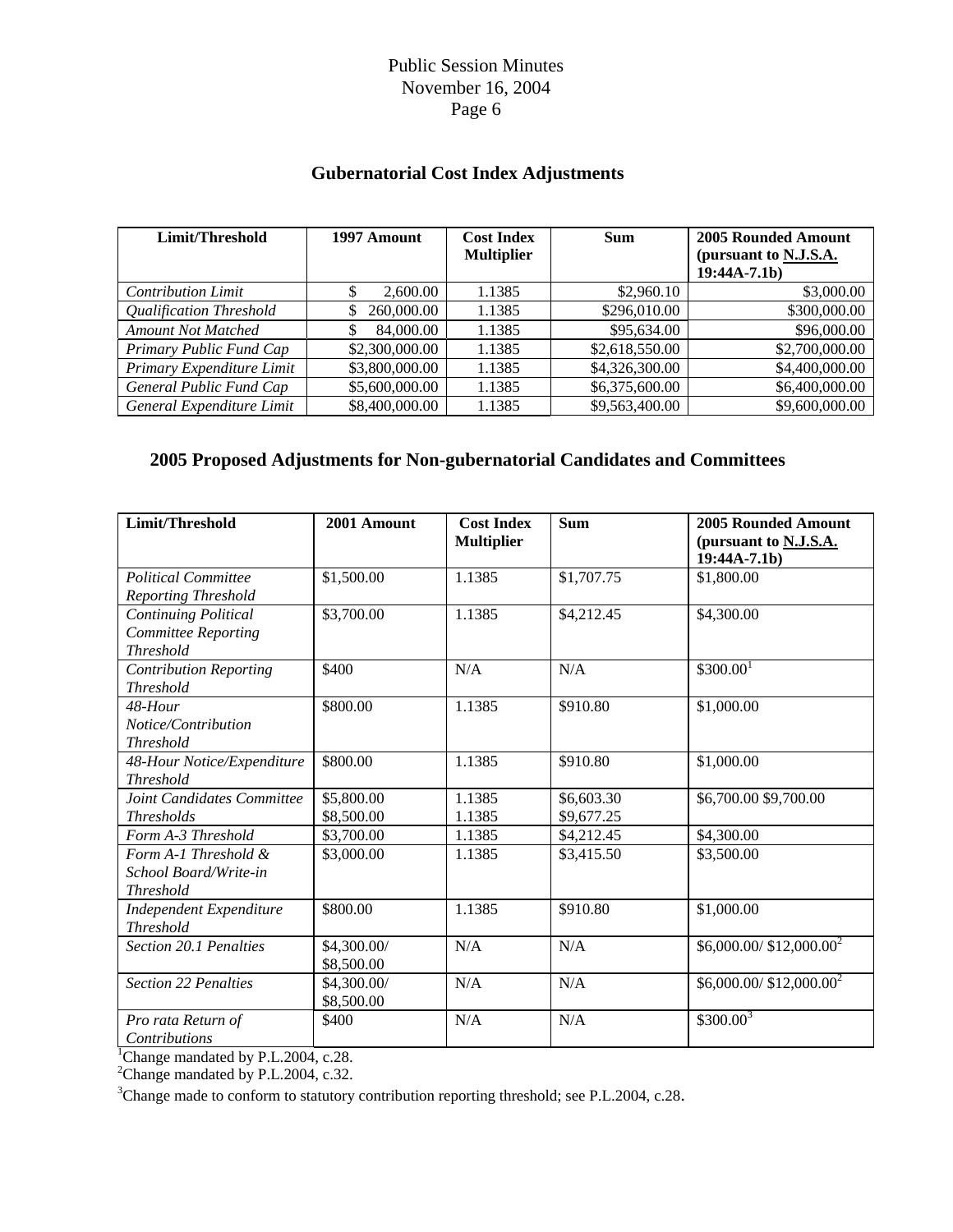| <b>2001 Contribution Amount</b> | <b>Cost Index Multiplier</b> | <b>Sum</b>  | <b>2005 Rounded Amount</b><br>(pursuant to N.J.S.A.<br>$19:44A-7.1b)$ |
|---------------------------------|------------------------------|-------------|-----------------------------------------------------------------------|
| \$2,200.00                      | 1.1385                       | \$2,504.70  | \$2,600.00                                                            |
| \$7,200.00                      | 1.1385                       | \$8,197.20  | \$8,200.00                                                            |
| \$25,000.00                     | 1.1385                       | \$28,462.50 | \$29,000.00                                                           |
| \$37,000.00                     | 1.1385                       | \$42,124.50 | \$43,000.00                                                           |
| \$72,000.00                     | 1.1385                       | \$81,972.00 | \$82,000.00                                                           |

### **2005 Non-Gubernatorial Contribution Limit Amount Adjustments**

 Staff recommended that the Commission approve adoption of the campaign cost index amendments without change.

 The Commission discussed the statutory mandate to adjust the limits and thresholds in the law and the impact of the legislation introduced by Acting Governor and Senate President Codey to reduce the contribution limits.

 Executive Director Herrmann stated that the Campaign Act requires the Commission to proceed and to adopt the rules. If the legislation is adopted later, it would supersede the regulations.

Chair English asked for public comments.

 Mr. Kent St. John of New Jersey Network News asked if the Commission supported Senate President Codey's legislation to reduce the thresholds and limits.

 Executive Director Herrmann responded that the Commission supports the pending legislation, but said that the Commission must observe the statutory mandate.

 Commissioner Burstein asked if it were appropriate for the Commission to support legislation.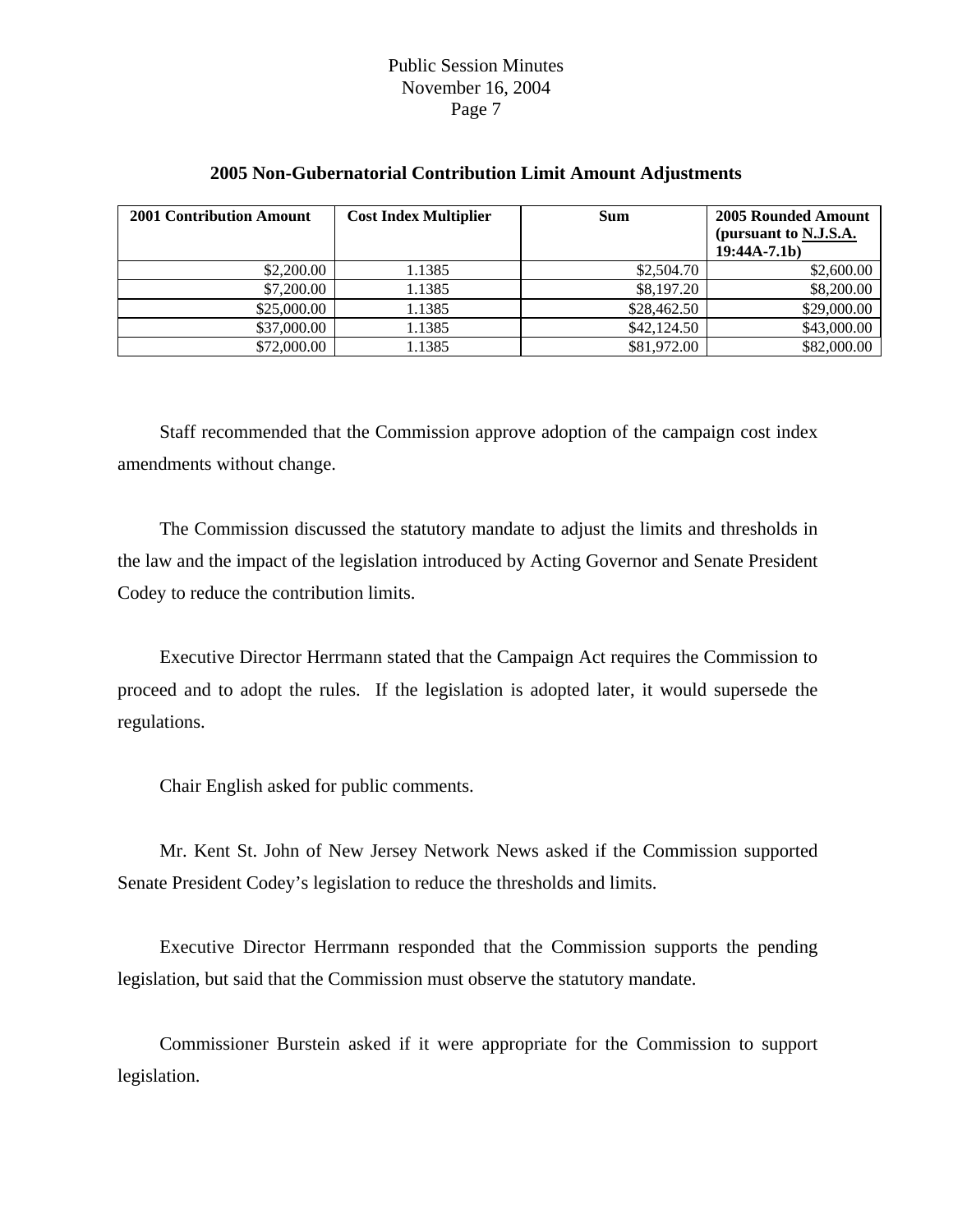Executive Director Herrmann explained that it has been the policy of the Commission to take a position on legislation if the Commission as a body agrees. He added that the Commission makes recommendations for legislative change in its annual reports.

 On a motion by Commissioner Burstein, seconded by Vice Chair Tober and passed by a vote of 4-0, the Commission voted to adopt without change the proposed regulations adjusting the gubernatorial and non-gubernatorial thresholds and limits and authorized staff to file the adoption notices at the Office of Administrative Law.

#### 6. Proposed Amendments and New Rules to Implement New Lobbying Laws

 Legal Director Massar discussed the memorandum, provided to the Commissioners, that summarized recently enacted lobbying legislation and included a draft text of new rules and amendments designed to implement the new legislation. The scope of the lobbying law has been expanded significantly to include governmental processes (contracts, grants, rate setting, etc.) and "grassroots" lobbying.

Among the amendments to the rules to implement the lobbying law are the following:

- That the name of the Act be amended at N.J.A.C. 19:25-20.1, Authority to read "Legislative and Governmental Process Activities Disclosure Act" and in the definition of the term "Act" in N.J.A.C. 19:25-20.2, Definitions;
- That each reference to the term "legislative agent" in Subchapter 20 be amended to "governmental affairs agent" and that new statutory definitions of the terms "governmental process," and "public contract," be added at N.J.A.C. 19:25-20.2, Definitions;
- That the term "influence governmental processes" be defined in the law at N.J.S.A. 52:13C-20;
- That the definition of "influencing governmental processes" should be read in the framework of existing rules and Commission advisory opinions that have distinguished between an agent engaged in direct communications and those whose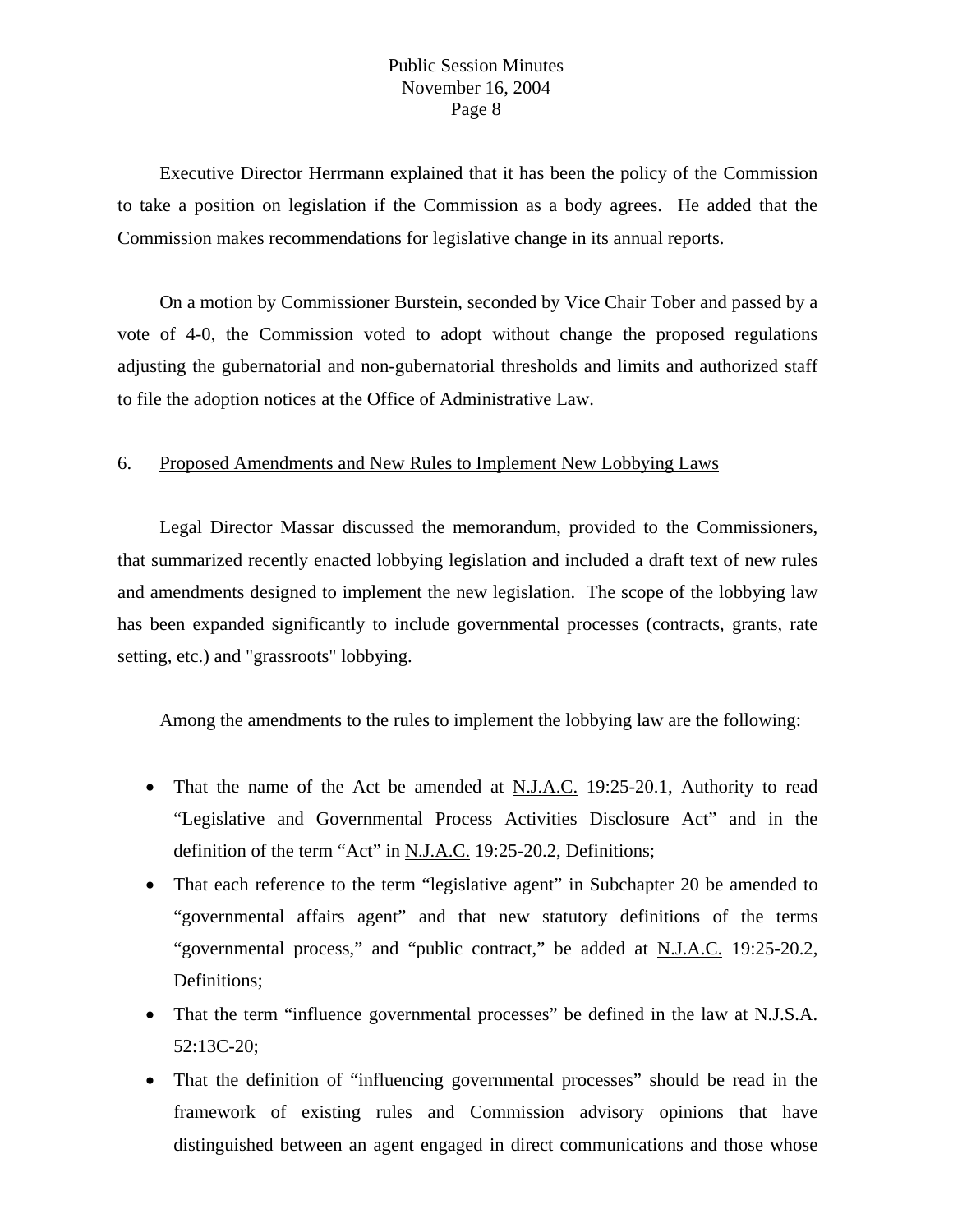work supports the agent, that is, "support personnel." Under existing rules, personnel who assist a governmental affairs agent (formerly a legislative agent) in the conduct of his or her attempts to influence legislation and regulation are considered "support personnel;" see <u>N.J.A.C.</u> 19:25-20.11(a)6;

- That a new subsection (b) be added to N.J.A.C. 19:25-20.3, Exemptions from the Act, to include specifically the two statutory exemptions of attorney-client privilege and matters concerning collective negotiations;
- That a governmental affairs agent file a notice of representation before influencing a governmental process of N.J.A.C. 19:25-20.4;
- That subsections (b) and (c) of N.J.A.C. 19:25-20.5, Governmental affairs agent quarterly report, be amended to include the obligation to report governmental processes. And that references to governmental processes be added to subsections (a) and (d) of N.J.A.C. 19:25-20.7, Notice of termination; and
- That references to governmental processes be added to the following rules which deal with the annual report filing obligation: N.J.A.C. 19:25-20.9, Annual report; N.J.A.C. 19:25-20.10, Receipts; N.J.A.C. 19:25-20.11, Expenditures, and N.J.A.C. 19:25- 20.14, Contents of annual report.

 Also included in the staff recommendation were the following amendments to the regulations in order to implement further statutory changes to the lobbying law enacted in June, 2004:

- Prohibition on Contingent Fees (N.J.A.C. 19:25-20.10A),
- \$250 Annual Gift Cap (N.J.A.C. 19:25-20.3A and 11(c)),
- Reporting of Grassroots Lobbying (N.J.A.C. 19:25-20.2),
- One-Year Lobbying Prohibition (N.J.A.C. 19:25-10.18C),
- Random Lobbying Audits (N.J.A.C. 19:25-20.15),
- \$100 Additional Annual Fee  $(N.I.A.C. 19:25-20.20(a)(b))$ , and
- One-time \$50 Assessment.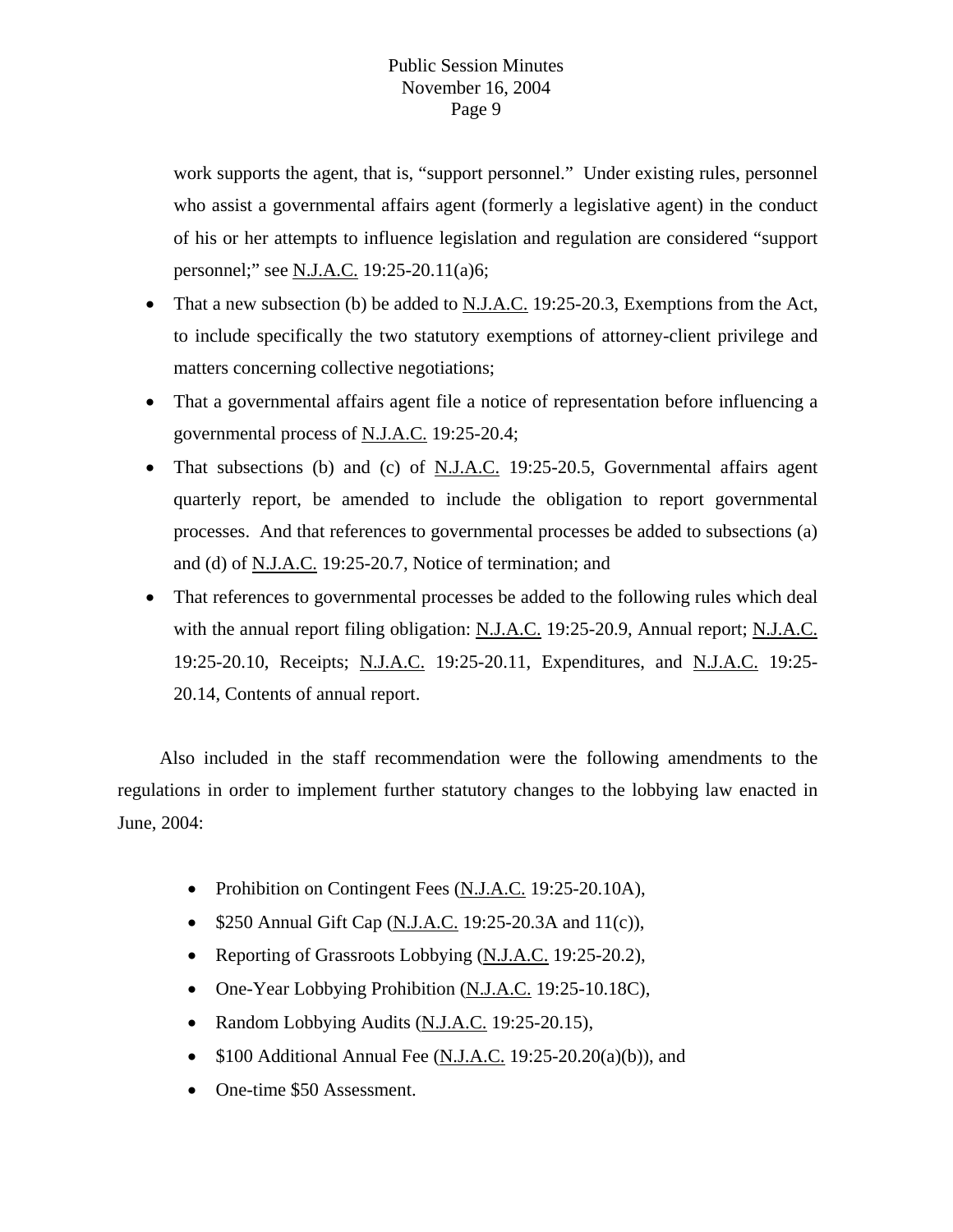Commissioner Davis asked for clarification on the \$425.00 lobbying registration fee. He asked whether or not the fee was prospective.

Legal Director Massar responded in the affirmative.

Commissioner Burstein asked how the new rules will be publicized.

 Legal Director Massar suggested that the Commission conduct two public hearings, at the February and March, 2005 meetings, concerning the proposed lobbying rules. She said that there would be notice of the hearings in the New Jersey Register and that this general notice would also be sent to registered agents and to people who have expressed an interest in Commission regulatory activity. She added also that notices will be place in communications reaching the legal community and that press releases will be distributed to the State House Press Corps.

Commissioner Burstein suggested that the regulators be contacted.

 Executive Director Herrmann said that this was a very good idea and that staff could get input on the proposals from them.

 Chair English expressed concern about "grassroots" lobbying. She queried whether or not groups like the League of Women Voters taking a position on an issue would come under grassroots reporting.

 Legal Director Massar indicated that she expects such issues would be raised by public comments and would be addressed during the regulatory process. She also suggested that once rules are adopted, the advisory opinion process would afford an opportunity to address such questions.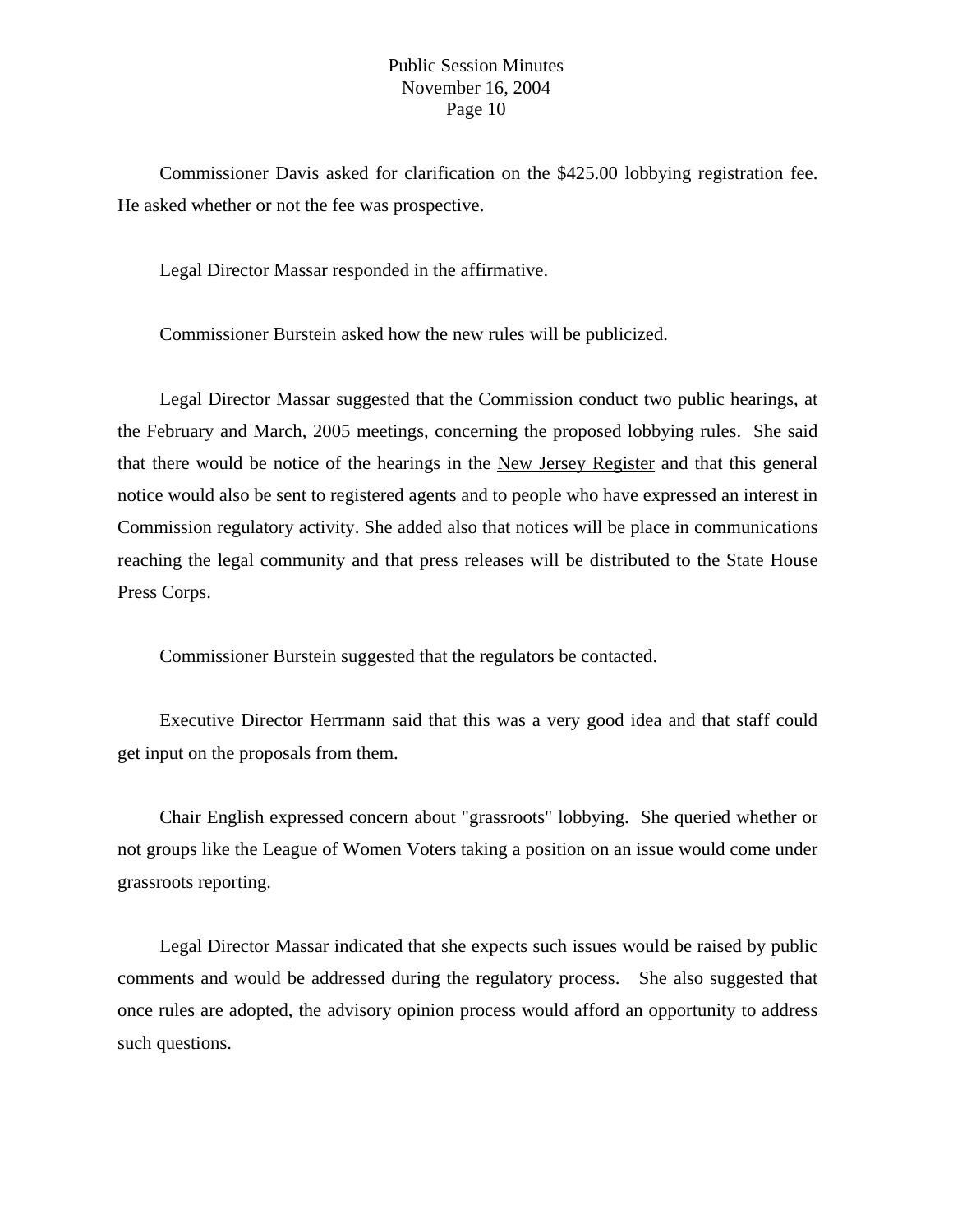Legal Director Massar stated that the proposal is the starting point for implementing the lobbying reforms and that modifications will continue to be made into the future.

Chair English asked about organizations sending mail to their members.

 Legal Director Massar said that question may involve constitutional issues. The definition of "general public" may have to be refined and distinguished from communications made to members of an organization.

 Chair English recognized Mr. John Rogers, representing the New Jersey Business and Industry Association (NJBIA). Mr. Rogers said that there is a good deal of confusion among the lobbying community now about all the new laws. He said that he represents thousands of people who may be required to register as agents if the rules are too broadly drafted. He indicated that it was his belief that it was not the legislative intent that every person who applies for a permit, for example, become a governmental affairs agent because he or she had contact with a government agency. Mr. Rogers expressed a desire to work with the Commission during the rulemaking process.

 On a motion by Commissioner Burstein, seconded by Commissioner Davis and passed by a vote of 4-0, the Commission approved proposal of amendments to the lobbying rules to implement the new laws and directed staff to file the proposal at the Office of Administrative Law.

### 7. Resolution to go into Executive Session

 On a motion by Vice Chair Tober, seconded by Commissioner Burstein and passed by a vote of 4-0, the Commission resolved to go into Executive Session to discuss the following matters, which will become public as follows: